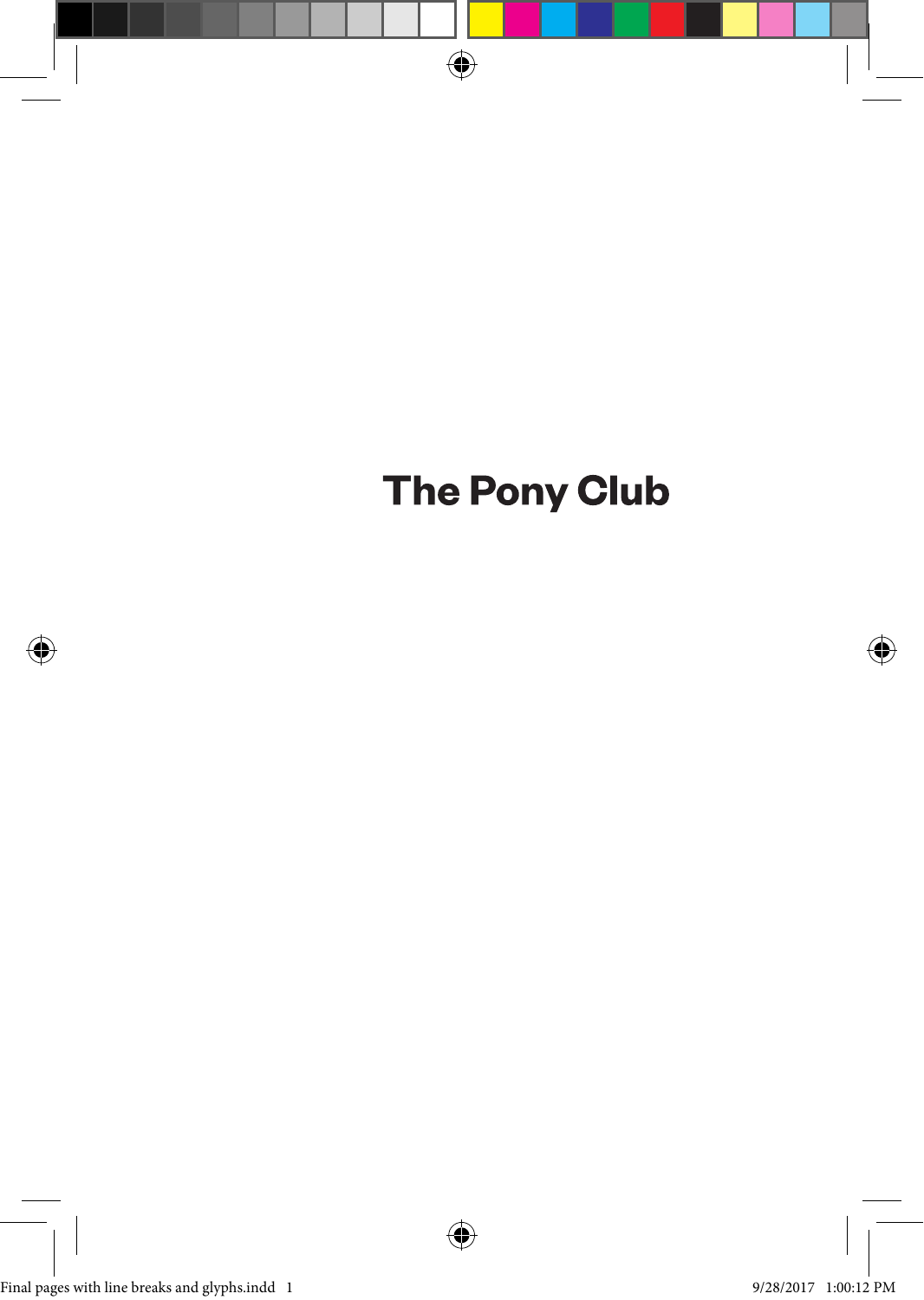# **Owen Marshall The Pony Club**

A)

A NEW ZEALAND BOOK COUNCIL LECTURE



⊕

⊕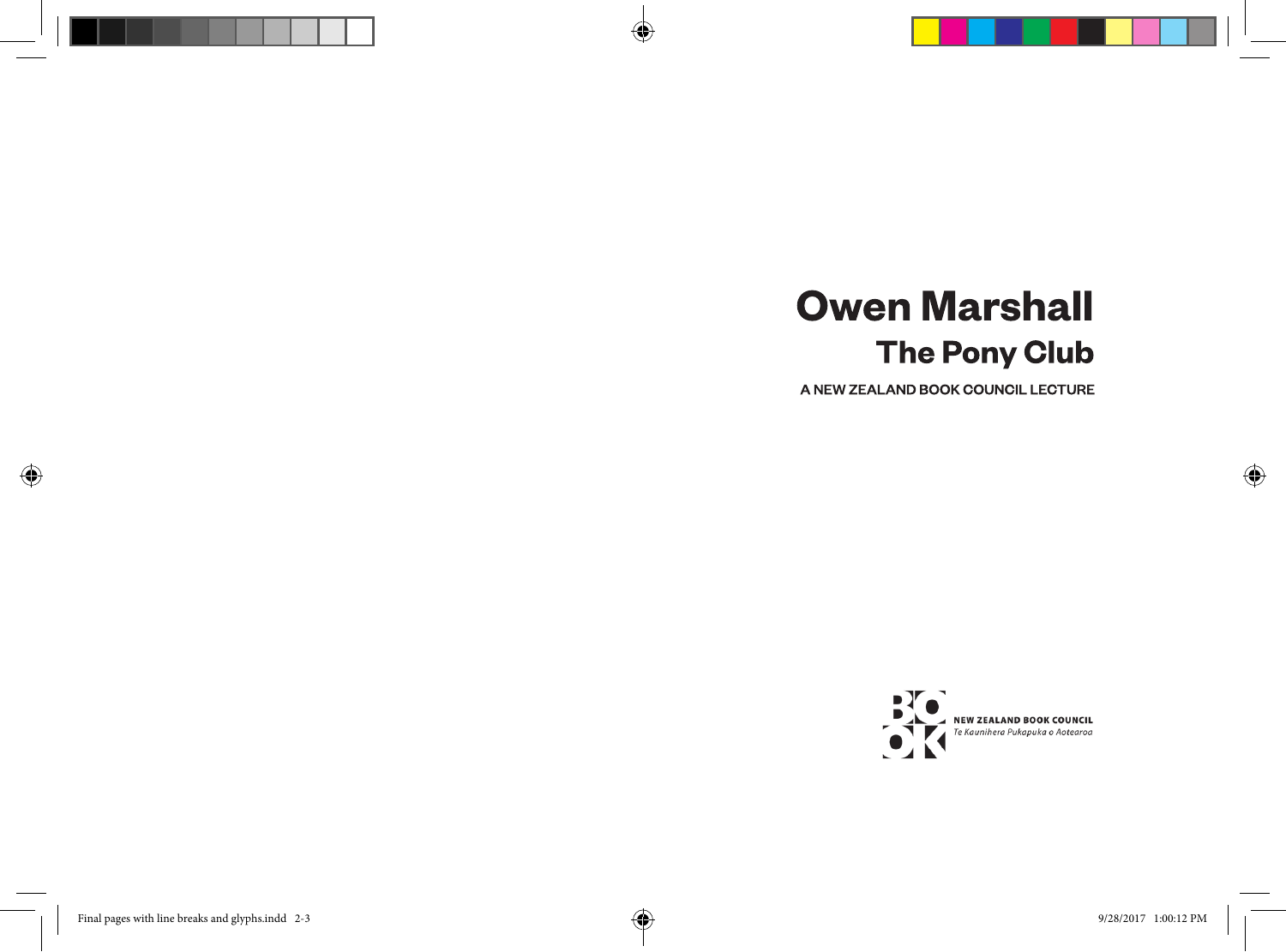# FOREWORD

First published in 2017 by the New Zealand Book Council Ground floor, 79 Boulcott Street, Wellington 6011

© Owen Marshall, 2017

A catalogue record for this book is available from the National Library of New Zealand. ISBN 978-0-473-40371-3

# @0⊛⊚

This work is licensed under the Creative Commons Attribution-NonCommercial-NoDerivatives 4.0 International License. To view a copy of this license, visit www.creativecommons.org/licenses/by-nc-nd/4.0/

Cover photo © David White, 2009 Cover design by Kalee Jackson Printed by Printlink

This book was taken from manuscript to bookshelf by students of the Whitireia New Zealand publishing programme, who worked on editing, production, publicity and marketing. For more information about our editing and publishing training, visit www.whitireiapublishing.co.nz

#### Kia ora tātou

I have a new definition of fear: it is being in a car for an hour, driving between Featherston and Wellington, with Owen Marshall.

This was a couple of years ago and Owen had just finished an extraordinarily popular event at Featherston Booktown. He was the 2015 Randell Cottage Writer in Residence recipient, along with Witi Ihimaera, and I was dropping him back to the cottage in Thorndon. We'd just started driving when Owen said to me: 'Let's have a good chat about New Zealand literature.'

I froze.

Given Owen's significant mana, his extensive contribution to this country's literary canon and his comprehensive knowledge of New Zealand writers and writing, I felt considerably intimidated. However,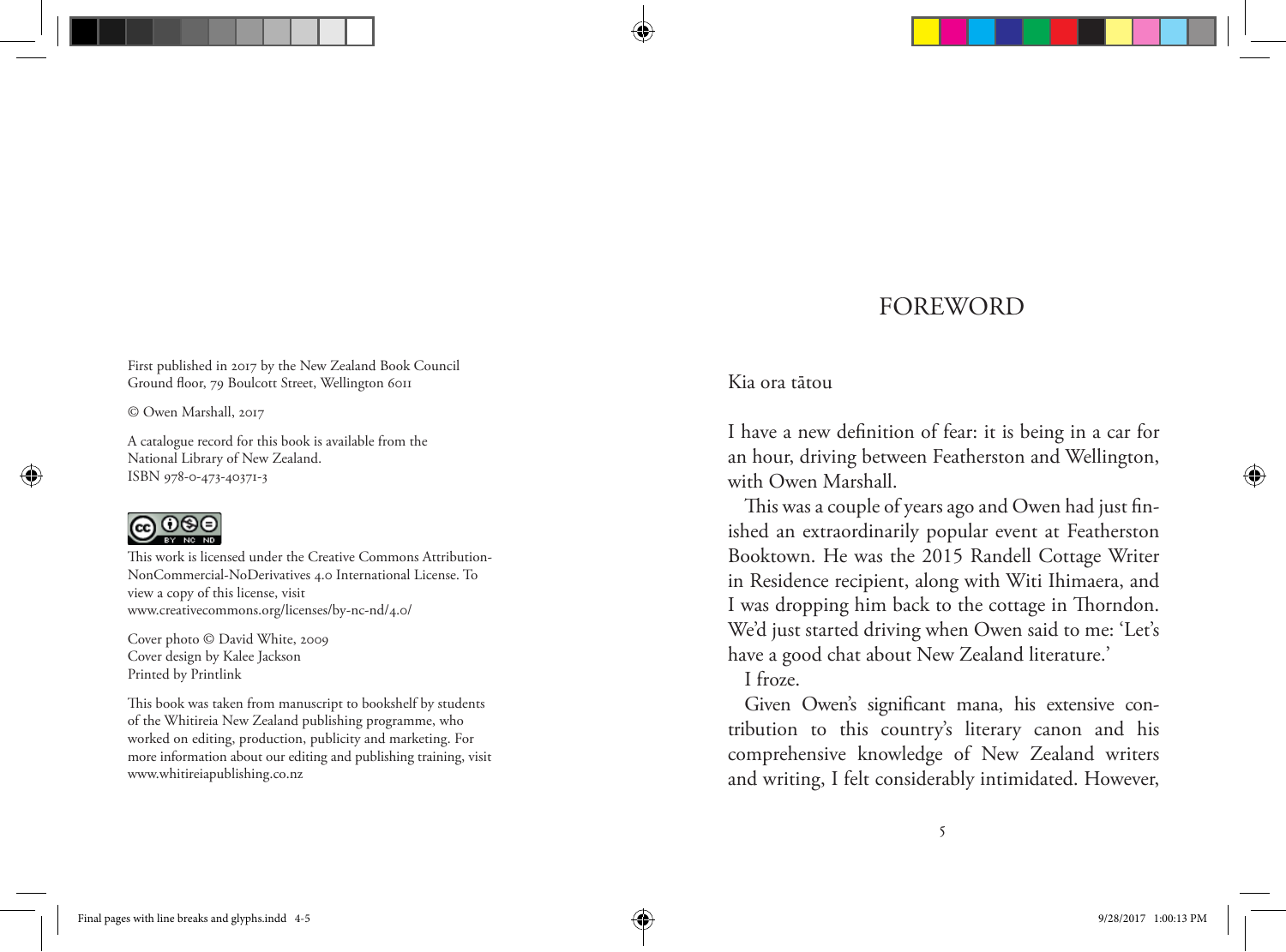Owen is, above all, a true gentleman – polite, respectful and modest – which meant that he generously overlooked my fumbling opinions and gently encouraged a stimulating and inspiring conversation.

Owen's name should be familiar to all New Zealanders: his short stories are studied at secondary schools and universities throughout the country, he won the Prime Minister's Award for Literary Achievement in 2013 and he was shortlisted for the Acorn Foundation fiction prize at this year's Ockham New Zealand Book Awards. Owen's deep literary expertise, his enduring success as a writer and admirable integrity are why we are proud that he is delivering the 2017 New Zealand Book Council Lecture.

Now in its fourth year, the New Zealand Book Council Lecture continues to reaffirm itself as a prominent event on Aotearoa New Zealand's literary calendar. The lecture provides the opportunity for one of our country's leading writers to discuss a literary topic close to their heart. It also inspires discussion about the role reading plays in Kiwis' lives and, in doing so, may pose more questions than it answers.

In 2015, Witi Ihimaera challenged us with the question, 'Where is New Zealand literature heading?' Selina Tusitala Marsh answered in her 2016 lecture by exploring the inextricable relationship between the

tales we tell and what they tell about us. Though what about the medium by which these tales are told? Given the recent rise in popularity of short form writing – whether that be an essay, blog post or a series of tweets – one may ponder why the short story does not have greater prominence in this literary zeitgeist.

By confronting the perception that short story writers are viewed as less than the novelist, Owen seeks to defend the honourable tradition of the short story in order that this question may be answered.

Welcome to the 2017 New Zealand Book Council Lecture.

Ngā mihi nui

Peter Biggs CNZM Chair New Zealand Book Council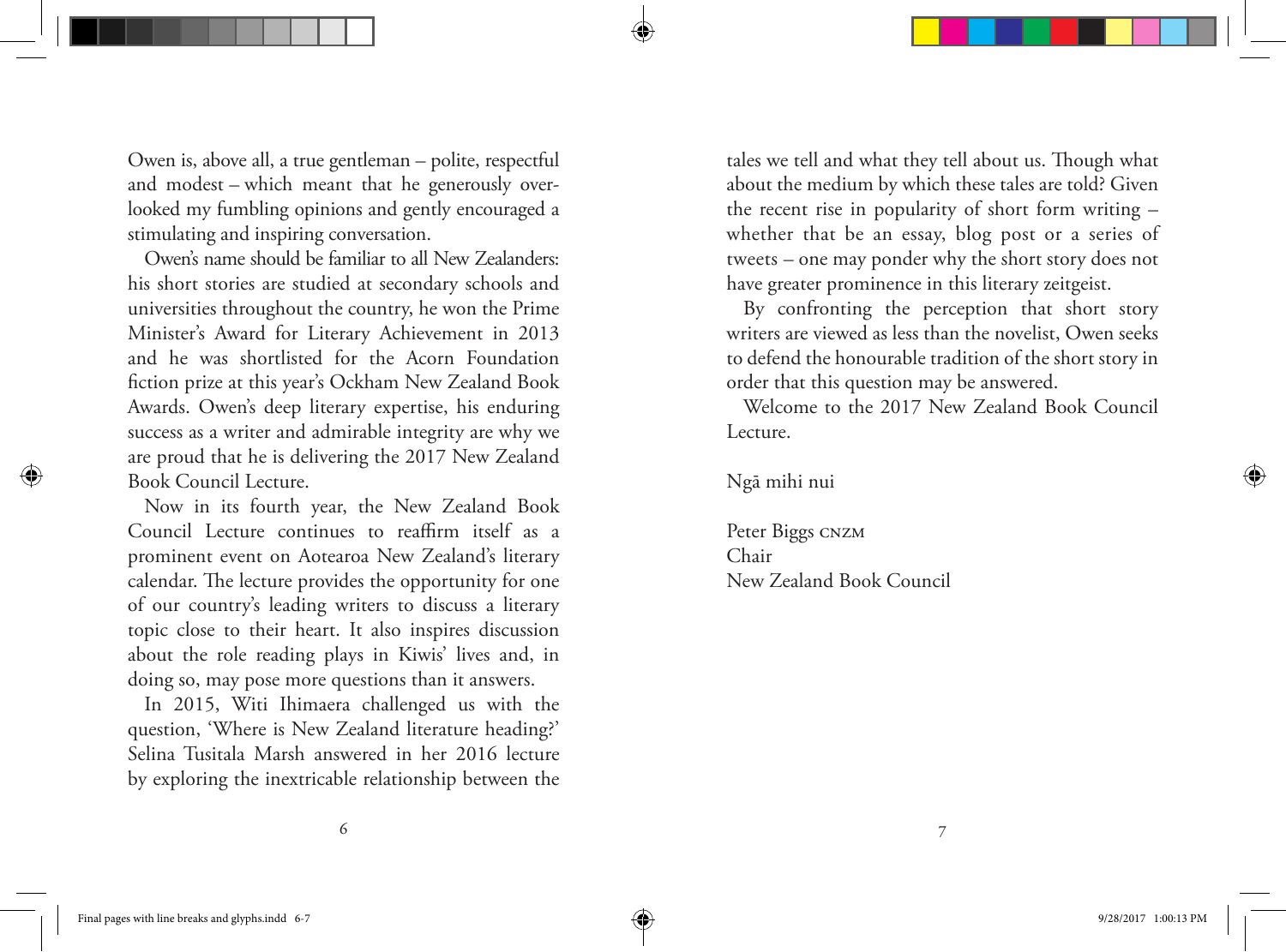# THE PONY CLUB

We live in an age of reduced attention spans, of sound bites and ten-second news items: a browsing age with an itch for novelty. People are pressed for time, we're told, with all manner of stimuli competing for their attention. Surely an age for the short story, yet doorstop novels are as popular as ever. On occasion, I have pondered on the reasons for this disjunction. Perhaps part of the explanation is that once the world of the novel is entered and has become familiar, it can be left and re-joined without further demand, whereas each story in a collection requires a fresh intellectual effort to come to terms with its characters, intentions and mood.

Indisputably, short fiction in general is less commercially successful than long narratives, and no doubt publishers sigh when the unsolicited collections continue to arrive. In other respects too, the short

9

⊕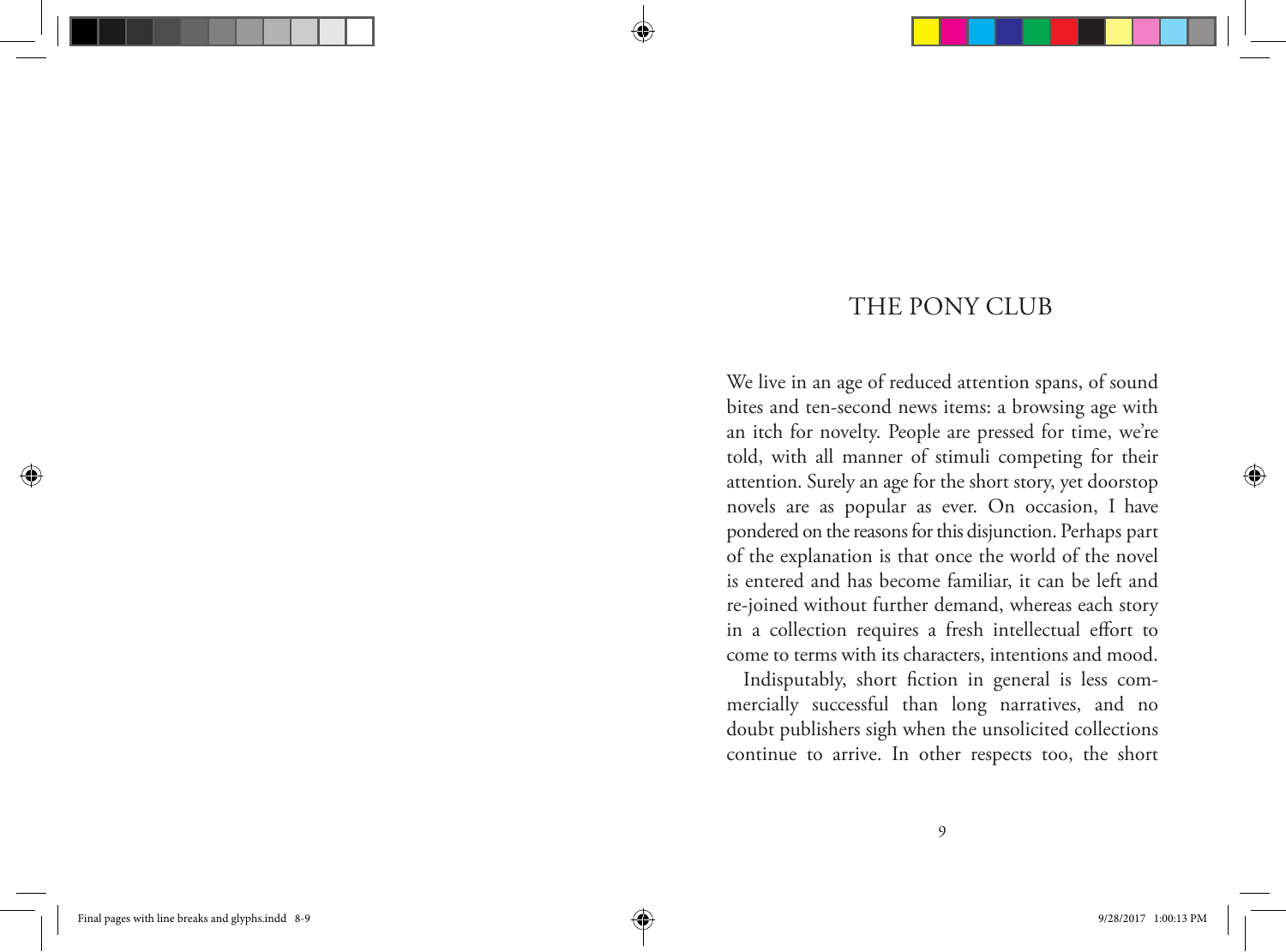story is seen by some as the lesser creation, as being the apprentice work for aspiring novices before they can move on to the serious task of writing novels, and indeed for many writers it has been a natural progression from the former to the latter. Those authors who have remained focused on the short story may well feel at times that they are members of the Pony Club, while novelists enjoy the status of the Equestrian Society.

However, in my opinion those attitudes are more prevalent among casual readers and observers than among writers themselves. A novel requires a greater commitment of time, but is no more technically challenging than a short story. Indeed, there are those who see the short story as the preserve of the literary purist and the Grail of the most knowledgeable aficionados and discerning readers. The story is short, but its range in intention and mode is wide: from the remorseless poignancy of Anton Chekhov's *The Lady with the Dog* and Katherine Mansfield's *The Doll's House*, to the bleak humour of Bette Pesetsky's *The Hobbyist*. From the stripped and throbbing dialogue of *Hills Like White Elephants* by Ernest Hemingway, to the brilliant, postmodernist effrontery of Donald Barthelme's *Rebecca*.

Novelist JG Ballard, who began as a writer of short stories, became pessimistic about their future. In the *Literary Review* in 2001 he said, 'the short story seems, sadly, to be heading for extinction'.<sup>1</sup> Such predictions have been made for most literary genres, often with cogent supporting evidence, but somehow the literatures themselves will not so readily give up the ghost. The short story is resilient and continues to reach out to discerning readers, receive recognition and provide challenge for writers.

The short story has been with us a long time: the biblical fables, Chaucer's *The Canterbury Tales*, Boccaccio's *Decameron* and the stories of *The Arabian Nights*. Yet what a slippery customer it is to define and contain, to assign a distinct role. Academic criticism has struggled to provide any attribute, except length, which decisively sets it apart from the novella and novel. Though even shortness is an unreliable property, being gauged only relative to something else.

So, what is a short story? Most editors are too circumspect, or shrewd, to attempt an answer. They press on briskly to methods of selection, social context, delineation of literary trends and discussion of individual stories. But the question is a good one and, even if not answered convincingly, by wrestling with it we enlarge our appreciation of the form and of individual stories. In the end, we are likely to favour definitions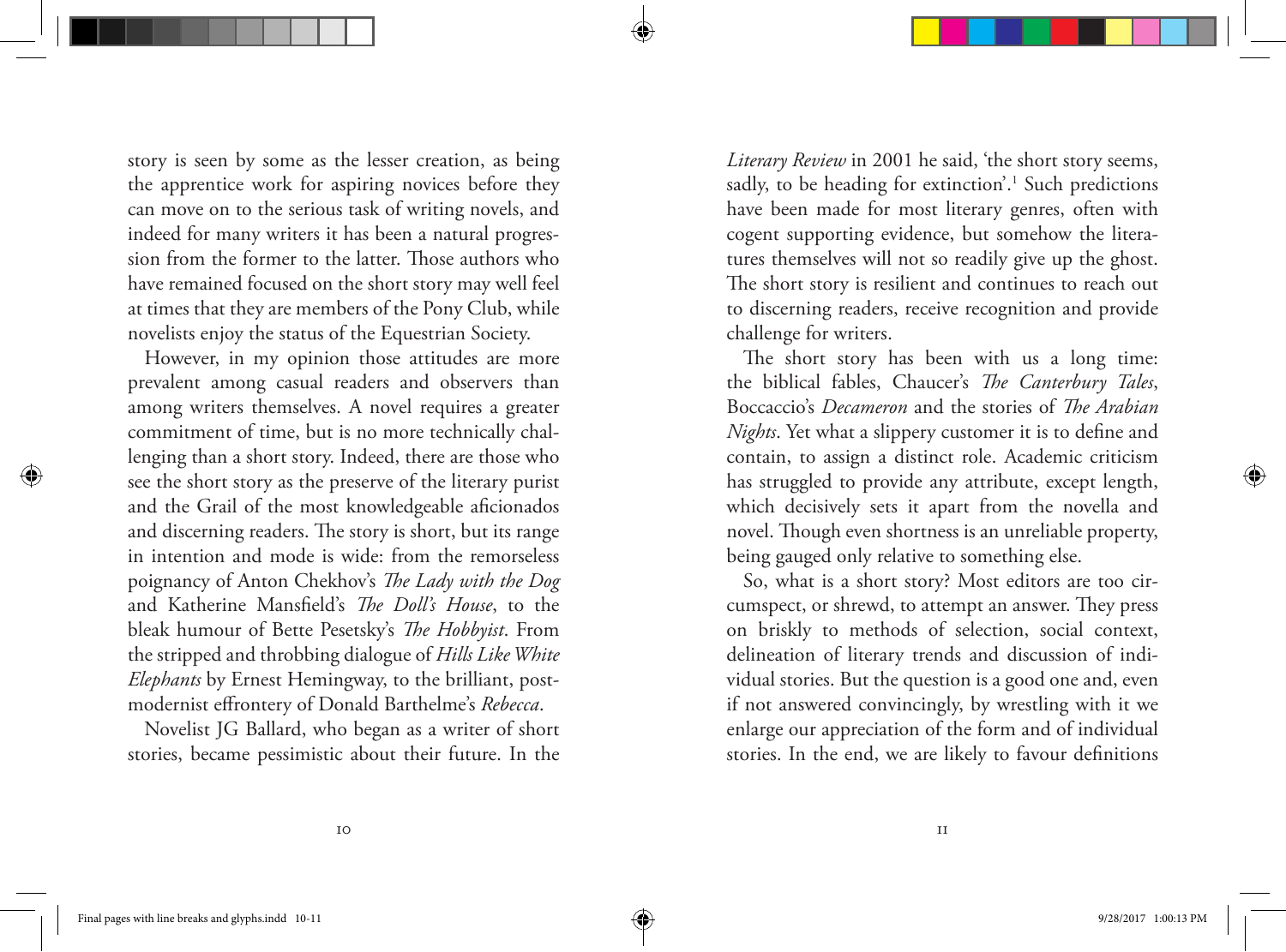that agree with our own responses for, as Proust said, we read only what is within ourselves.

John Hadfield, in his introduction to *Modern Short Stories*, was dismissively pragmatic and unhelpful:

A short story is a story that is not long; that would seem to be a sufficient, if inexact, rule of thumb by which to work.<sup>2</sup>

But how long is a piece of string? Robert Louis Stevenson and his contemporaries often wrote stories of 30 or 40 pages, while many competitions and publications today have limits of 5,000 words, or less. Present day trends are not in agreement: on the one hand the increasing popularity of very short pieces known as flash fiction, on the other something of a revival of the longer story in the hands of those such as Annie Proulx. Edgar Allan Poe, as part of his definition of the short story, said it should be able to be read 'at one sitting',3 but even that is unsatisfactory in its vagueness.

And besides, surely prescriptive length is a distraction, and there is something unique in the short story; some characteristic or sum of characteristics that, quite apart from word count, makes it a species within literature. But if so, what is the gene that determines the genre?

What a difficult question that has proved to be. This is partly because, as soon as we move from an individual story to generalisations about literary form, there is a lack of precision. The genre falls to pieces in our hands: yarn, fantasy, fable, metafiction, romance, psychological realism – the short story, like the molecule, breaks down into smaller and smaller entities when under pressure.

Many qualities apart from brevity are put forward in attempts to define the short story. They are varied, often contradictory, and in all cases we can think of short fictions that will not fit the prescription, and often long works that do. The difference between the short story and the novel seems to be one not of kind, but of degree. In terms of what may be conveniently and clumsily termed the literary short story, however, there are views expressed that are both stimulating and helpful, and I would like to briefly mention two acclaimed practitioners – HE Bates and Frank O'Connor. Bates wrote:

The short story is to fiction what the lyric is to poetry. In its finest mould the short story is, in fact, a prose poem.<sup>4</sup>

American writer William Gass agreed, saying: 'It is a poem grafted on to sturdier stock.'<sup>5</sup> It does seem that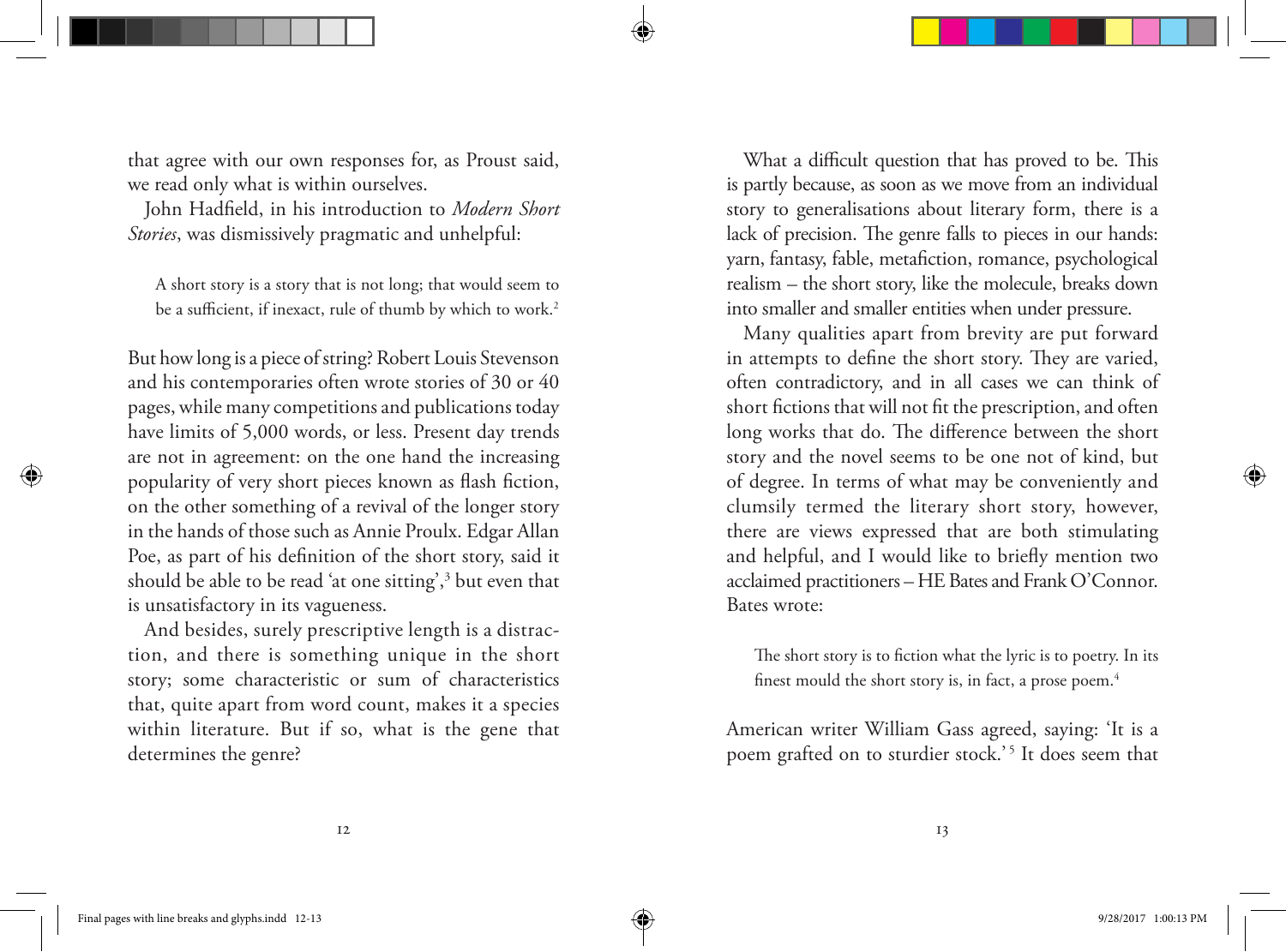the economy of the short story inclines its practitioners to use poetic techniques of compression and figurative association. Think of such leading writers of short fiction as Anton Chekhov, James Joyce, John Cheever, Grace Paley and Katherine Mansfield.

O'Connor, in his book *The Lonely Voice*, identifies an ideological difference between the short story and the novel. For him, the short story arises from 'an attitude of mind that is attracted by submerged population groups',6 by which he means those disenfranchised within their societies. It is easy to make a case that the short story has operated in this way within New Zealand fiction: we need look no further than Frank Sargeson and Janet Frame. The notion is intellectually beguiling, but again in the genre as a whole there are many exceptions, and among novels many that fit the bill. Yet I was interested to see in his introduction to the collected stories of Alistair MacLeod, that John McGahern supports O'Connor's view:

I think of the novel as the most social of all the art forms, the most closely linked to an idea of society, a shared leisure, and a system of manners. The short story does not generally flourish in such a society but comes into its own like song or prayer or superstition in poorer more fragmented communities where individualism and tradition and family and localities and chance or luck are dominant.7

Poetry and disenfranchisement; perhaps in such ideas we see something of the characteristic nature of the literary short story. However, the art is a living, changing one and there will be as varied a range of successful stories as there are writers of unique consciousness. I think also that the essential skills of fiction writing are the same for both short stories and novels, just adapted to the form selected and the specific intention of the task at hand.

So, my brief consideration of the nature of the short story ends as inconclusively as it began, but fortunately we do not need agreement about form to enjoy individual stories, or to appreciate the significance of short fiction in literature. Now, I will move on to sketch my own journey with the short story and praise my own heroes, while remaining aware of the subjective and selective nature of my views.

•

We tend to impose order and direction retrospectively on life's experiences, and so it is with our reading. In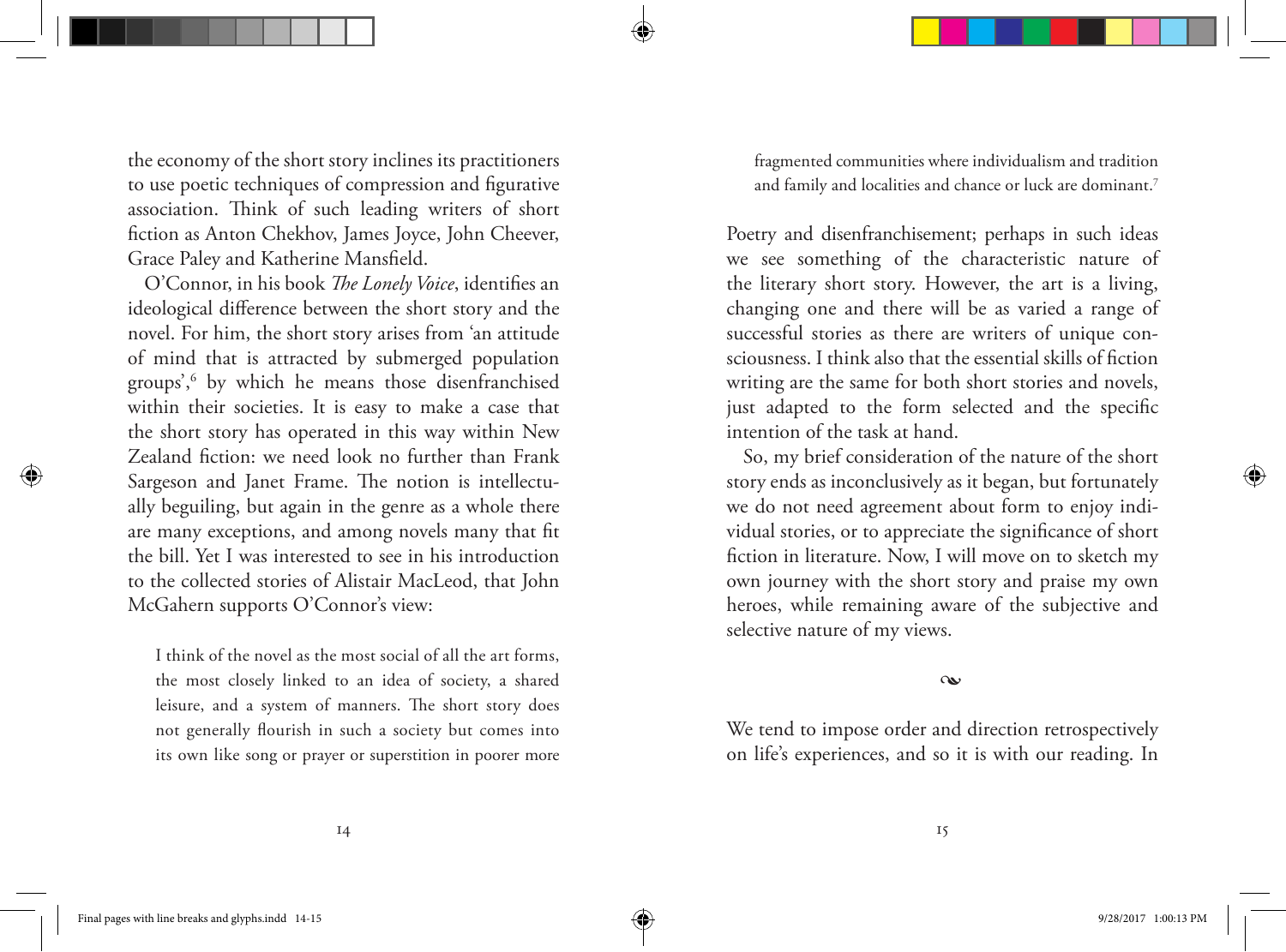our recollection, we are prone to group those books that go naturally together, even though the reading of them was scattered over the years. Also, books that should have been read earlier tend to retreat to that appropriate place in our memory without conscious deceit. I'm aware of this, nevertheless I'm sure that the literary short story is a genre that attracted me quite early, and in which I read widely, if indiscriminately, in my late teens and in my twenties.

My interest wasn't the result of university study. I don't remember any noted short story writer being discussed in lectures at Canterbury; indeed Virginia Woolf is the only writer I can recall becoming interested in through lectures. My father's infectious enthusiasm for Arthur Conan Doyle and Rudyard Kipling was perhaps more of an influence, but the European and American writers who attracted me were not favourites of his. Mansfield and Sargeson were not where I began, though I came willingly to them in time. Also, despite the Kiwi vernacular, the comedic yarns of Barry Crump had little appeal for me.

I remember as a seventh form student, and later at university, going to libraries for the work of overseas writers – Chekhov, Hemingway, VS Pritchett, AE Coppard, Elizabeth Bowen, James Joyce, Isaac Babel, Sherwood Anderson, Flannery O'Connor, Guy de Maupassant, William Saroyan and especially HE Bates and TF Powys. It wasn't that I was deliberately seeking out short stories: I read novels just as enthusiastically and never thought to make a distinction between the two. Nor was I consciously searching for writing that gave attention to rural and provincial settings and characters, yet looking back on my early influences there seemed to be an element of this in my choices.

I imagine few people now read Bates, and even fewer, Powys. Theodore Powys knew intimately the countryside and his rural community. Considered old fashioned even in his own time, his writing is suffused with mysticism and delineated by allegory, but there is also a hard edge of violence and almost pagan fatalism. In Powys there is a majestic contempt for any attempt by an author to ingratiate himself with readers, or follow literary fashion. His characters never completely fade, but stand as ironic spectators in the wings. Lord Bullman and clergyman Hayhoe, Mrs Moggs walking to the beautiful sea, wold Jar the tinker, in all his guises.

In Bates I felt warmth, sympathy and a determination to enjoy the hour at hand despite an awareness of life's tribulations. He was a prolific writer and didn't always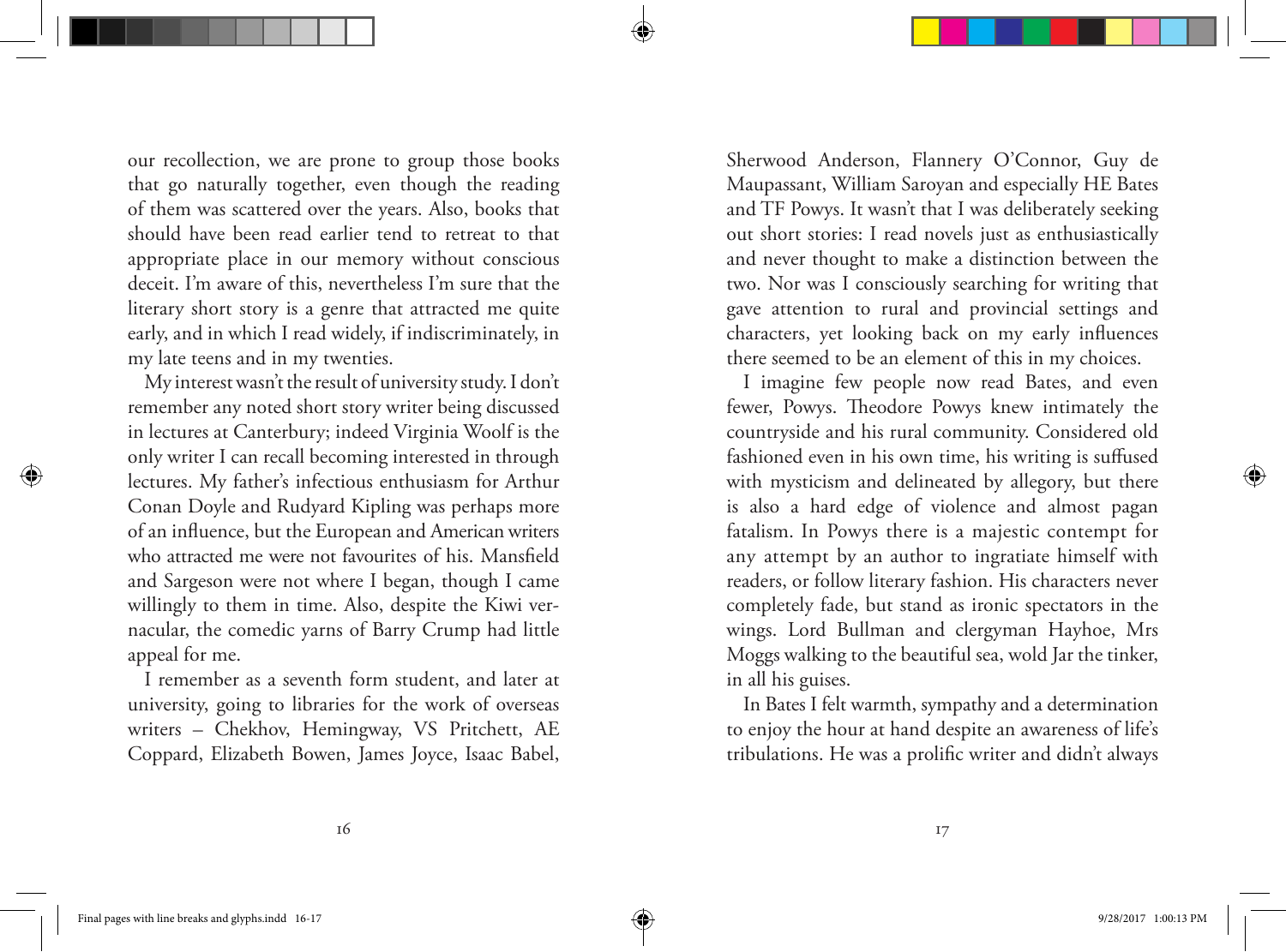maintain his highest standards, but his best writing is full of wonder and affection for the natural world, along with a realistic yet compassionate understanding of character. A visual writer of the highest order, unsurpassed in capturing landscape and setting, he was capable of an unforced lyricism that bore out his stated conviction that in its finest form the short story is a prose poem:

The engine itself stood between the cow barns and five stacks of wheat and barley, belching up clouds of black smoke into the tall poplar trees over-stooping the pond. The storm was spending itself furiously, driving dark flocks of clouds low over the farm, spitting cold gusts of rain and yellowing the air with showers of poplar leaves. The stacks were ruffled like birds, and straws in thousands sailed upwards in tufts like golden feathers and were borne away into the distance with a pale mist of chaff from the drum and the black smoke writhing and sweeping over the fields.<sup>8</sup>

I moved on from Bates, but never completely away. Literature evolves and so do we. I came to appreciate very different modes, from Italo Calvino and Donald Barthelme to Grace Paley, Annie Proulx, Raymond Carver, David Malouf, John Irving and Bette Pesetsky. Yet sometimes I return to Bates and, unlike is the case for much of my early reading, I'm seldom disappointed. Perhaps this reacquaintance is enhanced by a sense of my young self and the optimistic pleasure I found then in his work.

What an expansion and flowering of the literary short story there has been since my early reading, with magic realism, postmodernism, flash fiction, prose poetry, gay, ethnic and gender writing all reacting with each other and with traditional realism, fantasy and allegory to promote vigour and variety. New, powerful voices have arisen, and many established ones persist. I enjoy the adroitness, wit and intellectual sleight of hand evident in much of modern short story writing, yet if pushed to name my present favourites I find they are all realists – John Cheever, William Trevor and Alice Munro.

Despite his talent and ultimate success, Cheever was tormented by alcoholism, bisexuality, marriage difficulties and basic insecurity. Yet with unsentimental insight and a scrupulous language, he exposed the often trivial and empty lives of middle class Americans in graceful, unpretentious tales. Cheever said of himself, 'Such merit as my work possesses is rooted in the fact that I have been unsuccessful in my search for love'.9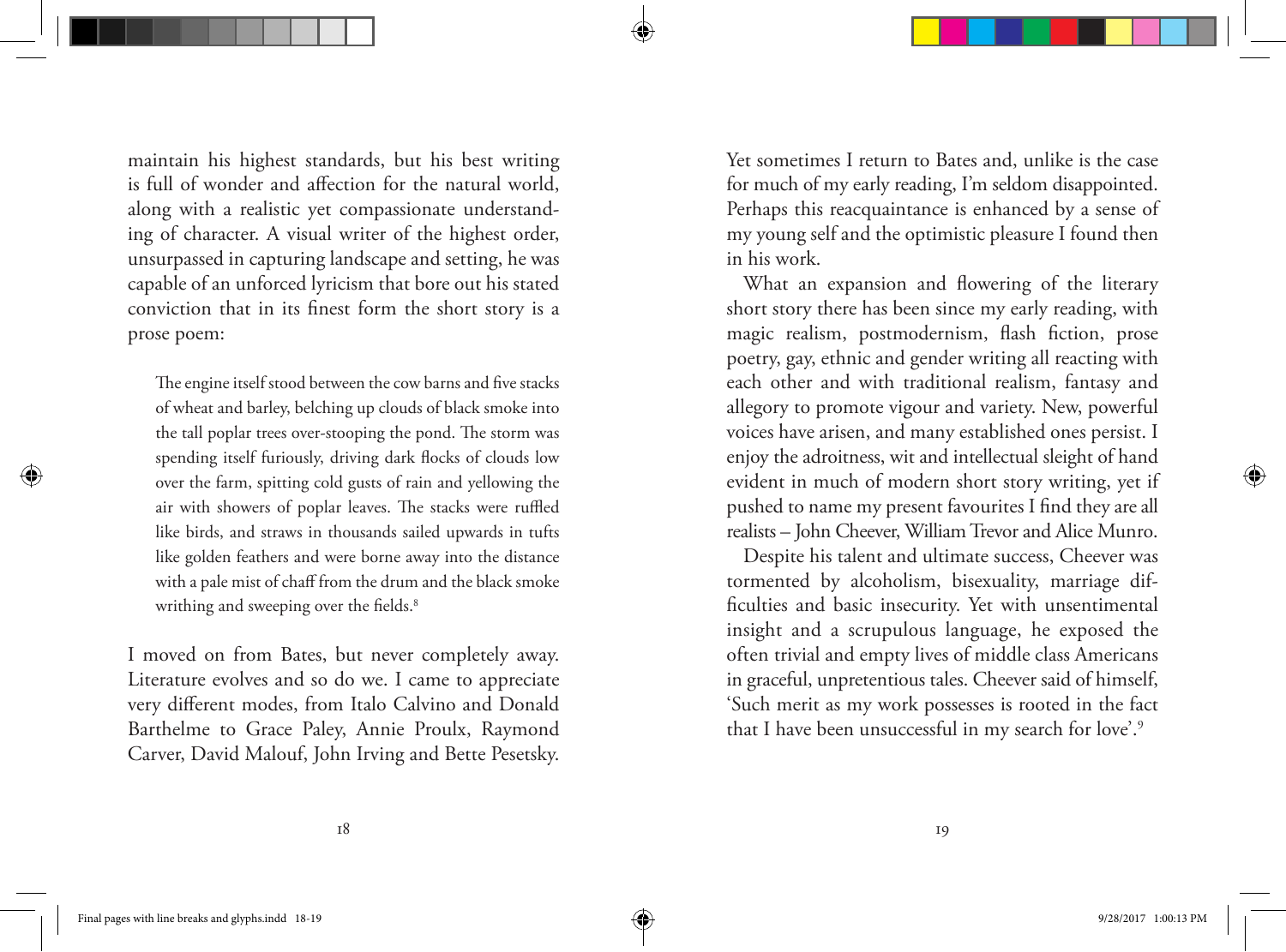He had a concession at the bowling alley. He called it the pro shop, sold equipment, and drilled and plugged bowling balls with some rented machinery. It was dark that afternoon, but you could see him in the darkness, talking into a wall telephone … He said he'd call back, hung up, and turned on a light. He was a tall, bulky man with a vast belly – proof of the fact that there is little connection between erotic sport and physical beauty. His thin hair was most neatly oiled and combed with the recognizable grooming of the lewd. On his little finger he wore a flashy diamond, flanked by two rubies. His voice was reedy, and when he turned his face into the light you saw the real thing, a prince of barroom and lunchcounter pickups, reigning over a demesne of motels, hotels, and back bedrooms – proud, stupid, and serene. His jaw was smooth, well shaven, and anointed, a piney fragrance came from his armpits, his breath smelled of chewing gum, and he had the eyes of an adder. He was the real thing.10

William Trevor is a subtle and elegant writer. His women characters are as finely drawn as the men, and the stories are carried by authenticity of setting as well as enduring themes. He is a master at creating characters who carry psychological injury, or susceptibility, of one sort or another. People with 'a surface held in spite of an unhappiness'.<sup>11</sup> He is especially interested in the influence of memory and the past, the constraints and lessons of experience and the effects of change. I am reminded of his manner when I read the fine stories of our own Vincent O'Sullivan. Trevor identified himself as a short fiction author 'who writes novels when he can't get them into short stories'.<sup>12</sup>

He did not, he said, remember the occasion of his parents' death, having been at the time only five months old. His first memory was of a black iron gate, of his own hand upon part of it, and of his uncle driving through the gateway in a Model-T Ford. These images, and that of his uncle's bespectacled face perspiring, were all in sunshine. For him, so he said to Miss Ticher, the sunlight still glimmered on the dim black paint of the motor-car: his uncle, cross and uncomfortable on hot upholstery, did not smile.<sup>13</sup>

How well deserved is Alice Munro's award of the Nobel Prize for Literature. She reads human nature as well as any writer has, and treats her characters with integrity, originality and a compassion free of sentimentality. Her stories are serious in the best and most engaging way. Ordinary, small town people become extraordinary as their inner hopes and fears are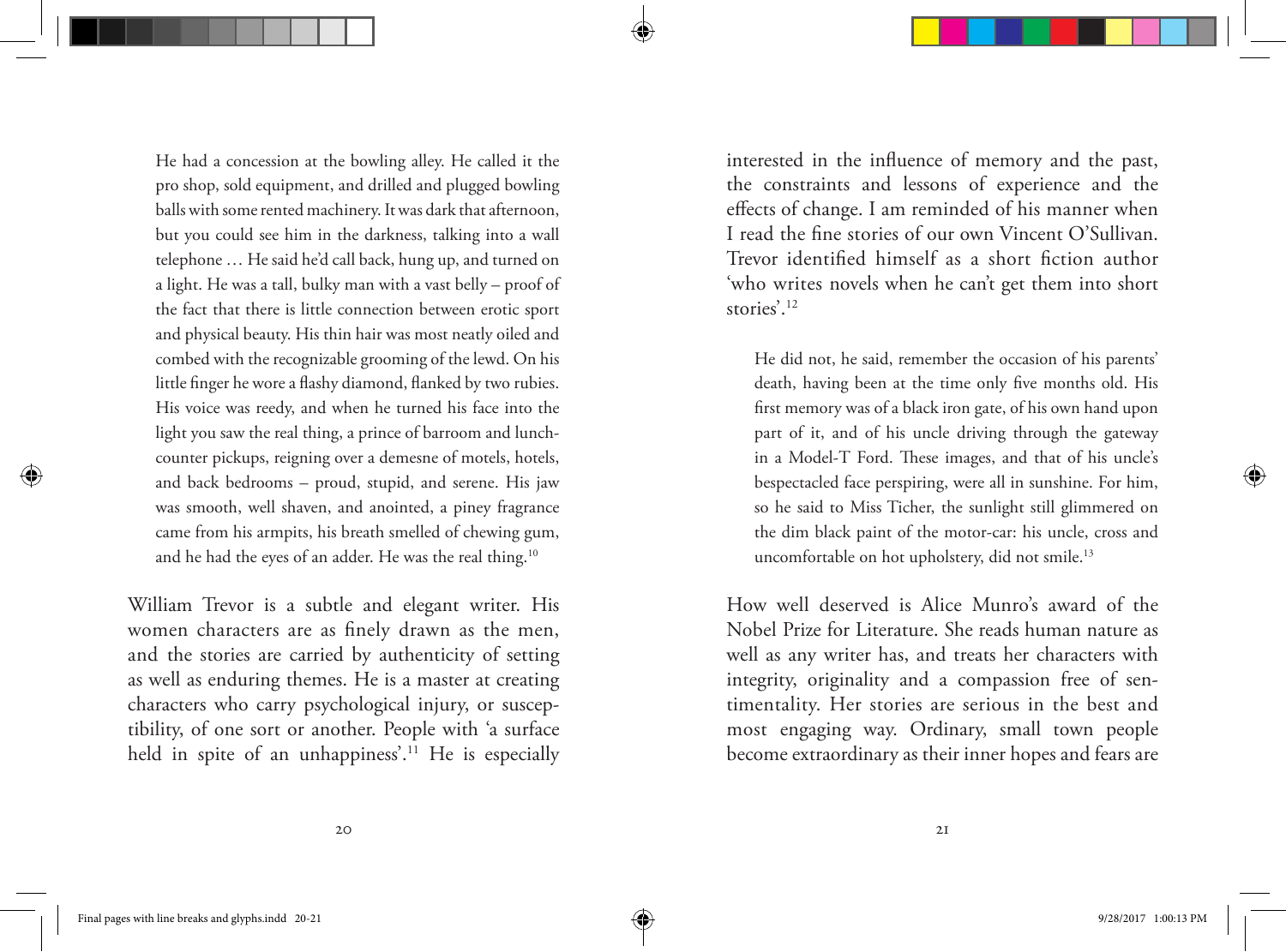opened up, and in their vulnerability we recognise so much of ourselves:

In the old days when there was a movie theater in every town there was one in this town, too, in Maverley, and it was called the Capital, as such theaters often were. Morgan Holly was the owner and the projectionist. He didn't like dealing with the public – he preferred to sit in his upstairs cubbyhole managing the story on the screen – so naturally he was annoyed when the girl who took the tickets told him that she was going to have to quit, because she was having a baby. He might have expected this – she had been married for half a year, and in those days you were supposed to get out of the public eye before you began to show – but he so disliked change and the idea of people having private lives that he was taken by surprise.<sup>14</sup>

Short stories have an especially honourable tradition in New Zealand writing. Our first internationally significant writers, Katherine Mansfield and Frank Sargeson, were both short story specialists. Short fiction continues to be written enthusiastically, given prominence by wellestablished national competitions, featured in school and university courses and gathered into collections. I would argue that for much of the twentieth century, the short story was more characteristic of New Zealand fiction than the novel and more fully developed; Maurice Duggan, Maurice Gee, Maurice Shadbolt, Dan Davin, CK Stead, Fiona Kidman, Janet Frame, Witi Ihimaera, Fiona Farrell, Bill Manhire, Patricia Grace and Vincent O'Sullivan are all noted short story writers. The situation has now changed, and the New Zealand novel has come of age through the cumulative authority of Frame, and the works of such writers as Gee, Keri Hulme, Alan Duff, Elizabeth Knox, Catherine Chidgey, Lloyd Jones and Eleanor Catton. That is to be celebrated. I do not see the short story and the novel in some sort of internecine conflict, and many of our authors continue to write both.

It was not until I left university and began writing short stories myself that I read many by fellow New Zealanders. Of these, Mansfield, Sargeson and Frame made the greatest impression on me. The characteristics that attracted me most in Mansfield's stories were a sense of longing and a sense of both immediacy and transience. I suppose what we mean by 'voice' in fiction is the manifestation of personality through the writing, and her voice is brave, the sense of presence immediate. One of my favourites of her stories is *A Dill Pickle*, which well displays both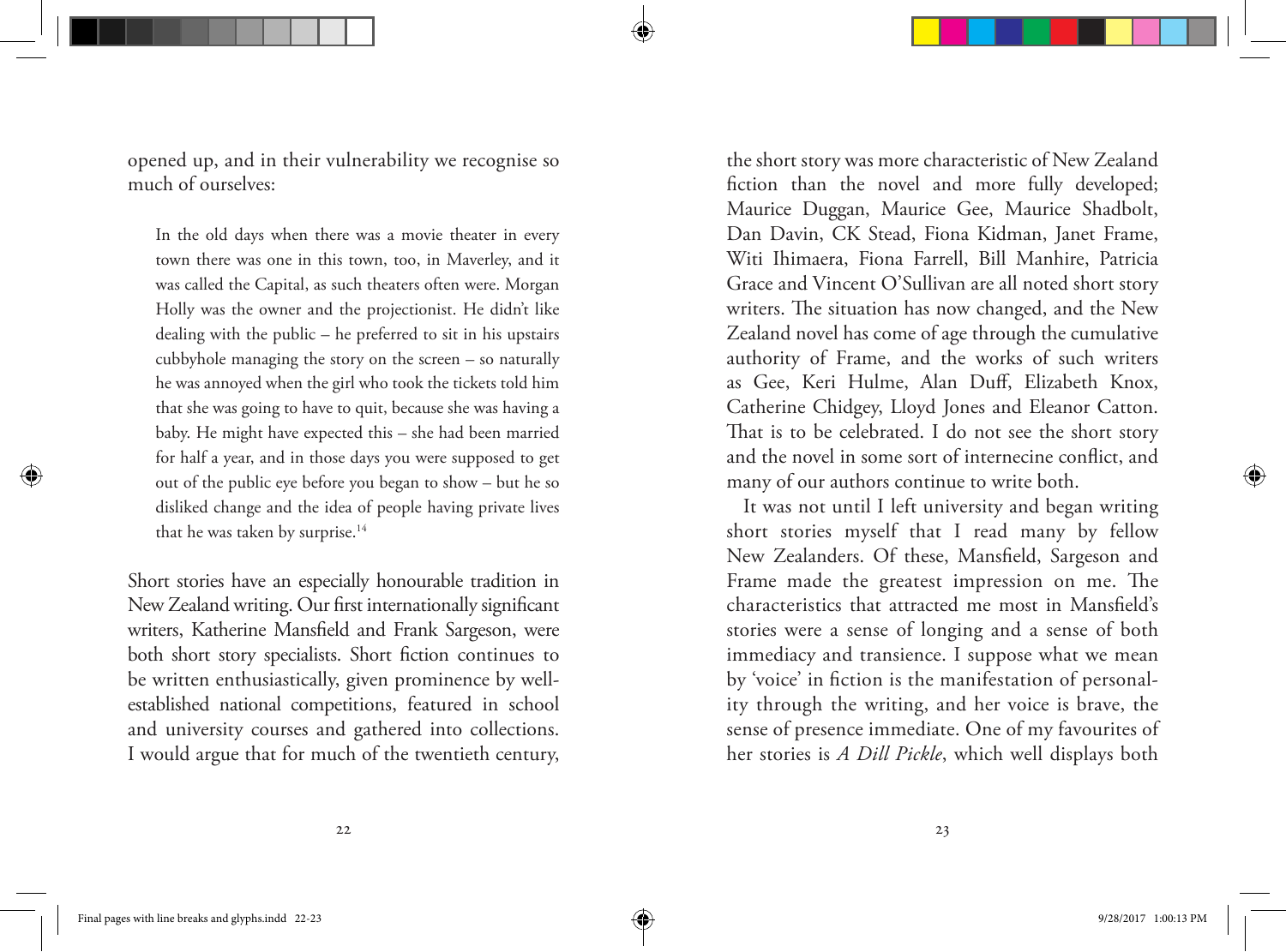her shimmering imagery and sensitivity to passing impression:

And she seemed at that moment to be sitting on the grass beside the mysterious Black Sea, black as velvet, and rippling against the banks in silent, velvet waves. She saw the carriage drawn up to one side of the road, and the little group on the grass, their faces and hands white in the moonlight. She saw the pale dress of the woman outspread and her folded parasol, lying on the grass like a huge pearl crochet hook. Apart from them, with his supper in a cloth on his knees, sat the coachman. "Have a dill pickle," said he, and although she was not certain what a dill pickle was, she saw the greenish glass jar with a red chilli like a parrot's beak glimmering through. She sucked in her cheeks; the dill pickle was terribly sour…15

In Frank Sargeson's work I admire the tautness, the astute eye for local character and his adaptation of Kiwi idiom for literary purposes. Sargeson proved the hard way that a writer could stay in New Zealand and succeed, using our own version of English. In a letter from 1980, he said,

I think I slowly drifted into devoting my life to writing. And

I think what eventually drove me on and on was the wish to do my part in creating what might come to be recognised as a valid kind of Enzed language for the stories I had to tell.<sup>16</sup>

That battle has been won so completely that we tend to forget its importance and Sargeson's role in it.

I met Sargeson only through his writing and fleetingly through correspondence, and regret that we never had the opportunity to talk. He was supportive of my work. There are many New Zealand authors who can say the same, for Frank's generosity to fellow writers is well known, and one of the many attractive aspects of his character. In 1981, I was fortunate to be Writer in Residence at the University of Canterbury, the first substantial period of time I was able to devote to writing. Sargeson had given my first collection of stories a generous review in the literary journal *Islands* and I wrote to thank him and express admiration for his own stories. I had no idea then that his health was failing rapidly. I received two notes in reply: the first is lost, the second I have framed in my study. It is badly typed, clumsily corrected, the signature is shaky and I value it greatly. He wrote of his own experiences within universities, the \$50 he had been paid for a contribution to a Japanese publication, 'the horrid kind of special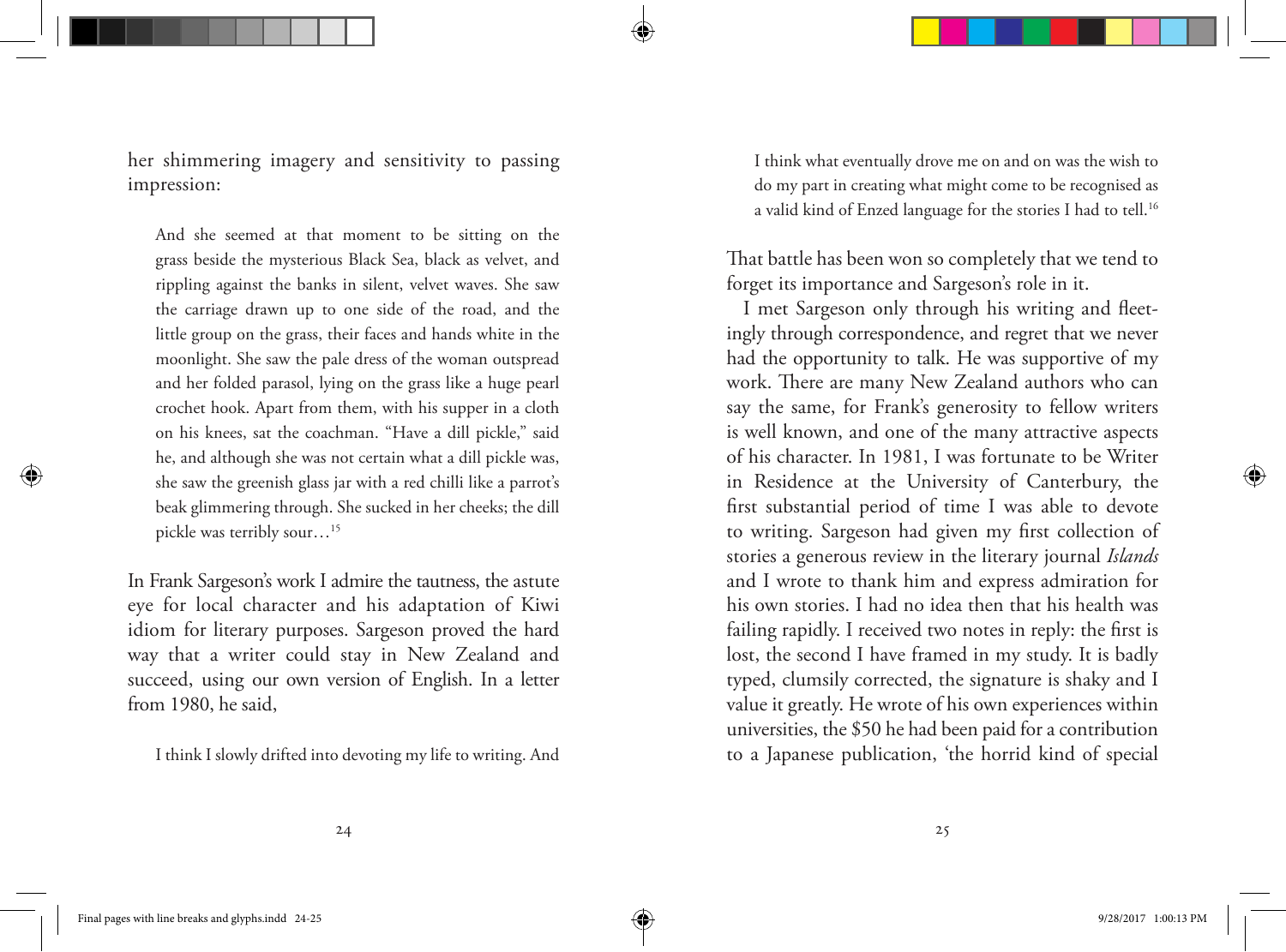stroke' 17 he had recently suffered and ended by wishing me well. Michael King later told me it was Sargeson's last typed letter. With all he faced at the time, he could still send such a message to a little-known writer whom he had never met. How many of us would have bothered?

Although we never came face to face, I've learned since that Sargeson thought we had. In his local wine shop was a young Owen Marshall who served him Lemora wine and talked of Ronald Hugh Morrieson, and for some time Sargeson thought the salesman was me.

What I should have done, of course, was write to him much earlier and say how much I admired his work, but I had that mixture of pride and shyness common enough in the young writer.

The Williams were grafters, everybody agreed about that. They never seemed to have any time for recreation, unless that was the name you could give to the time they put in on their flower beds and keeping the place tidy. They never went to socials or dances, they never even went to church, so nobody got to know them at all well. But they had people's respect for being such hard workers. Occasionally it would be said they were a pair of money-grubbers, living only to rake in the cash, but I think that would usually be said by somebody who wouldn't have minded being able to do the same thing. That is, if they were doing it. Nobody knew for certain.18

It is Janet Frame, however, whom I most admire among New Zealand short story writers; indeed, among all our authors. Her unerring personal sensitivity and symbolic view of the world constitute the closest thing to genius that we have in this country's writing. I met her only twice, retain only a few brief notes from her, including a birthday greeting, and attended her Dunedin funeral. Though I do have a more substantial if indirect link with her through our mutual association with the South Island town of Oamaru, that 'kingdom by the sea'.19 She lived there as a child and young woman, I taught there for twenty years. One of the last places I visited before leaving Oamaru in 1985 was the Frame home at Willowglen. The place was derelict, with birds roosting inside and a scatter of mildewed newspapers and torn books on the floor. Everything a snarl of desolation. From a small basin in the corner of one of the rooms, I tore off a grimy plug and chain as a memento. Michael King told me jokingly that he would swap it for Sargeson's paper knife, but died before there was any chance to negotiate.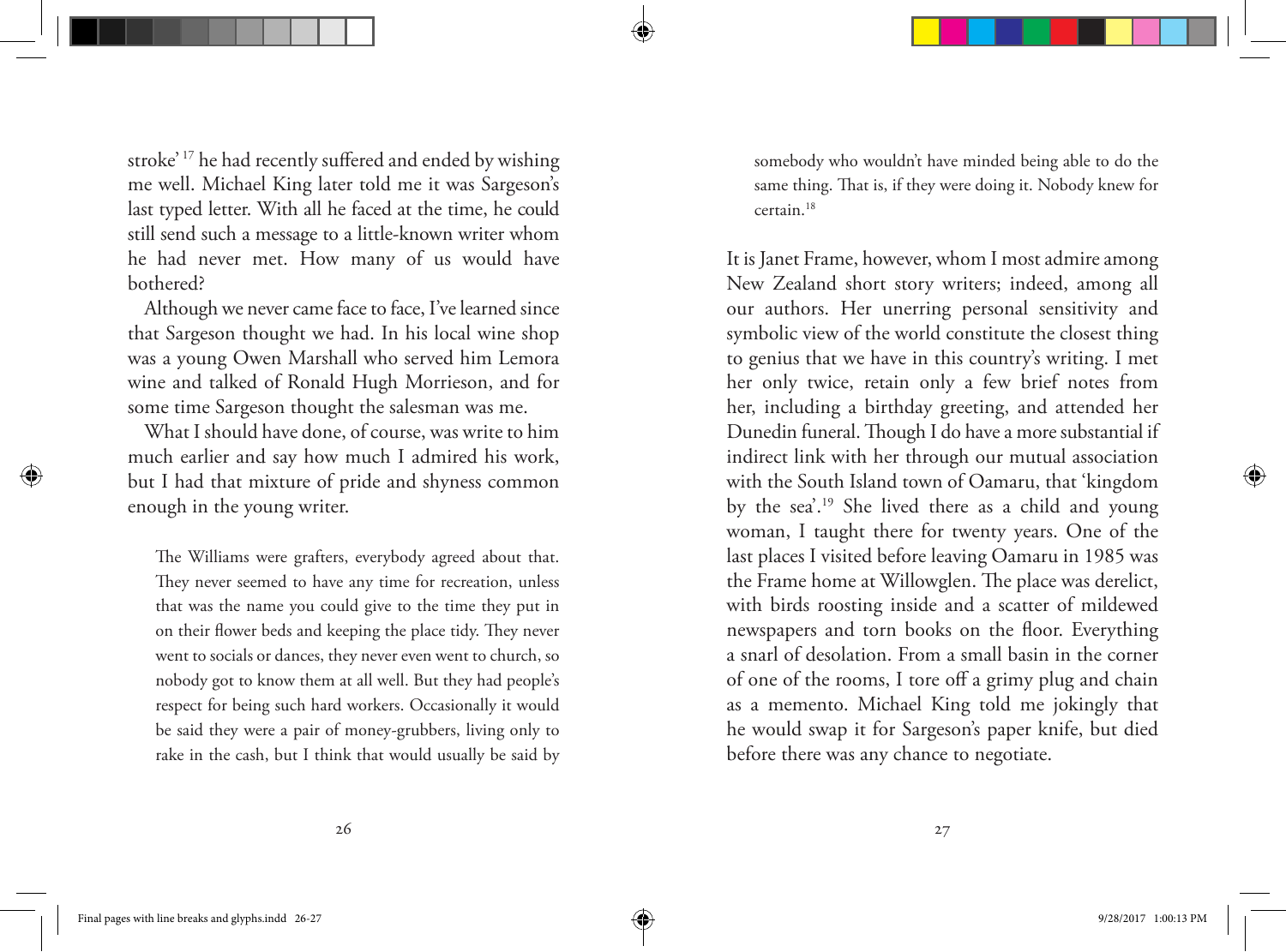Frame's stories often have a haunting sense of unease, even threat, despite their apparent simplicity; a sense of unknown things stirring just below the surface of life. They also possess the poetic language mentioned by Bates as typical of literary short fiction:

In the summer days when the lizards come out and the old ewes, a rare generation, a gift of the sun, gloat at us from the television screen, and the country, skull in hand, recites To kill or not to kill, and tomatoes and grapes ripen in places unused to such lingering light and warmth, then the people of Stratford, unlike the "too happy happy tree" of the poem, do remember the "drear-nighted" winter. They order coal and firewood, they mend leaks in the spouting and roof, they plant winter savoys, swedes, a last row of parsnips.

The country is not as rich as it used to be. The furniture in the furniture store spills out on the footpath and stays unsold. The seven varieties of curtain rail with their seven matching fittings stay on display, useless extras in the new education of discernment and necessity.<sup>20</sup>

Not all my favourite New Zealand stories are written by the best known of our authors. I think of Norman Bilbrough's splendid *Dogman*, *Busman* with its strangely alienated characters, Christine Johnston's intriguing narrative technique in *They* and the confiding, colloquial engagement of Frankie McMillan's *Truthful Lies*. I experience pleasure in seeing younger writers taking up the banner of the short story and producing exciting examples of the form: Carl Nixon, Sue Orr, Gemma Bowker-Wright, Craig Cliff, Tracey Slaughter, Amy Head, Emily Perkins, Sarah Quigley, Courtney Sina Meredith, Sarah Laing and Charlotte Grimshaw among others.

While the ley lines of Mansfield and Sargeson are still discernible in our short fiction, all manner of new magnetism has been at work, and the effect of Pacific writing, feminist writing, post modernism and gay writing is obvious. Has this development resulted in a body of work that is more than superficially distinctive of New Zealand? Perhaps an overseas commentator is best placed to answer that question, but we would expect the response to be yes, and in my opinion it is. Our stories are shaped not only by individual psyches but by the creative tension between those forces that tend to create a uniquely local form and those that promote wider commonality. Among the former are a more assured sense of national identity, the acceptance, indeed validation, of a New Zealand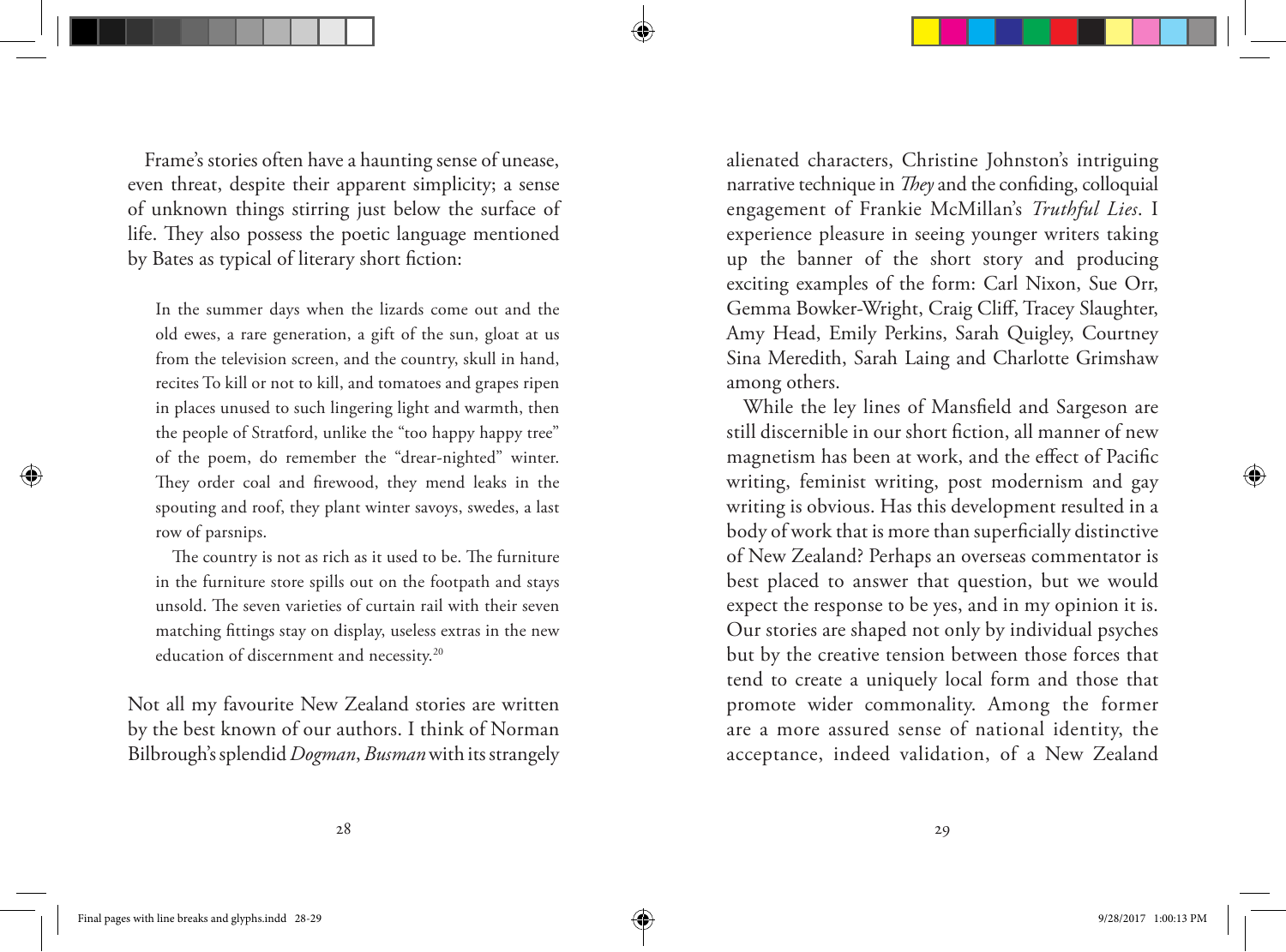vernacular, tertiary writing courses and the growing influence of Māori and Pacific writers such as Patricia Grace, Albert Wendt, Witi Ihimaera and Paula Morris. Among the latter forces are our embrace of international communications, our susceptibility to dominant cultures, our enduring Pākeha links to a literature that originated in Europe, the expansion of an arts festival scene that regularly brings us influential overseas writers and a brash, global hi-tech youth culture. Many of our best stories profit from a meeting of New Zealand and overseas influences, and are, as WH Auden hoped for his poetry, 'like some valley cheese, local, but prized elsewhere'.<sup>21</sup>

I have had thirteen collections/selections of my short fiction published, as well as novels and poetry. As is obvious from my comments, I am naturally drawn to the challenges and artistic rewards of the short story form, but there is another significant reason, a practical one, for my concentration on short fiction for so much of my writing career. It suited my lifestyle at the time. Until the early 1990s I had a full-time job and a family: writing had to be fitted around those priorities. After one unsuccessful attempt, I didn't have sufficient confidence that years spent on a novel would result in something worthy of publication. Since becoming a professional writer I have had the blocks of time necessary for writing novels and the encouragement of publishers to do so. My love of the short story is abiding, but I also welcome the test and variety of writing full length prose and poetry. Who would wish to restrict themselves to one genre as reader, or writer, when there is so much of value in literature as a whole? I consider the short story and the novel to be of equal value, each with its characteristic strengths and challenges. Size isn't everything, and surely quality is more important as both a measure and a goal.

I think the Pony Club is alive and kicking, both here and overseas, and I hope all of you are members. Trot out a story with pride; garland it if you can.

I finish with the final paragraph from James Joyce's famous story, *The Dead*; the title certainly not an indication of the state of the genre in which it's written:

A few light taps upon the pane made him turn to the window. It had begun to snow again. He watched sleepily the flakes, silver and dark, falling obliquely against the lamplight. The time had come for him to set out on his journey westward. Yes, the newspapers were right: snow was general all over Ireland. It was falling on every part of the dark central plain, on the treeless hills, falling softly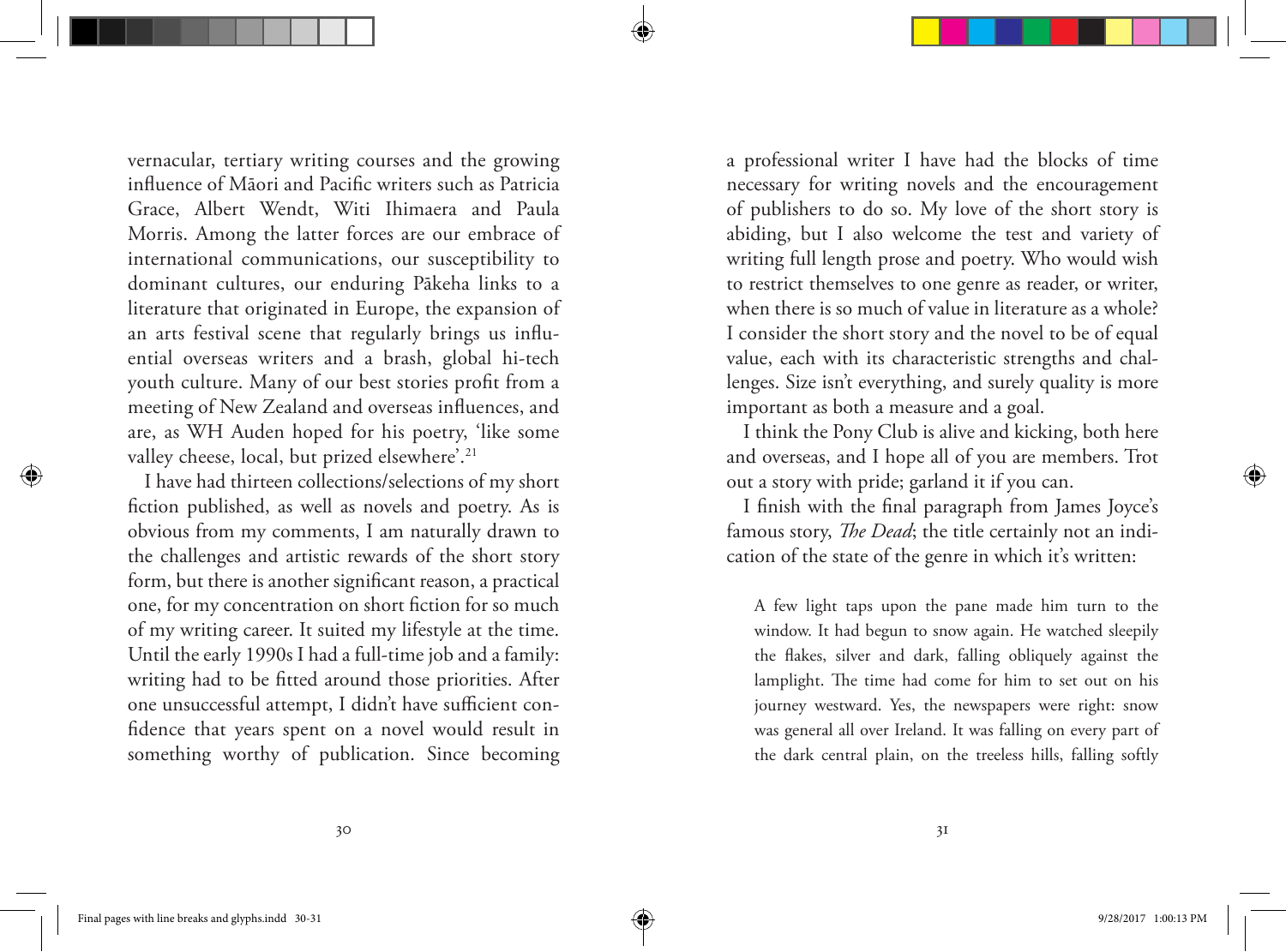upon the Bog of Allen and, further westward, softly falling into the dark mutinous Shannon waves. It was falling, too, upon every part of the lonely churchyard on the hill where Michael Furey lay buried. It lay thickly drifted on the crooked crosses and headstones, on the spears of the little gate, on the barren thorns. His soul swooned slowly as he heard the snow falling faintly through the universe and faintly falling, like the descent of their last end, upon all the living and the dead.<sup>22</sup>

# ENDNOTES

- 1. Interview with JG Ballard, 'Pure imagination, the most potent hallucinogen of them all: JG Ballard Talks With Sebastian Shakespeare', transcribed by Mike Holliday, *The Literary Review*, http://jgballard.ca/media/2001\_ literary\_review.html, 2001 (accessed 2 August 2017).
- 2. John Hadfield, *Modern Short Stories*, edited by John Hadfield (London: JM Dent, 1939), vii.
- 3. James Cooper Lawrence, 'A Theory of the Short Story', *The North American Review* 205, no. 735 (1917): 274–286.
- 4. HE Bates, *The Modern Short Story* (London: Michael Joseph, 1972), 12.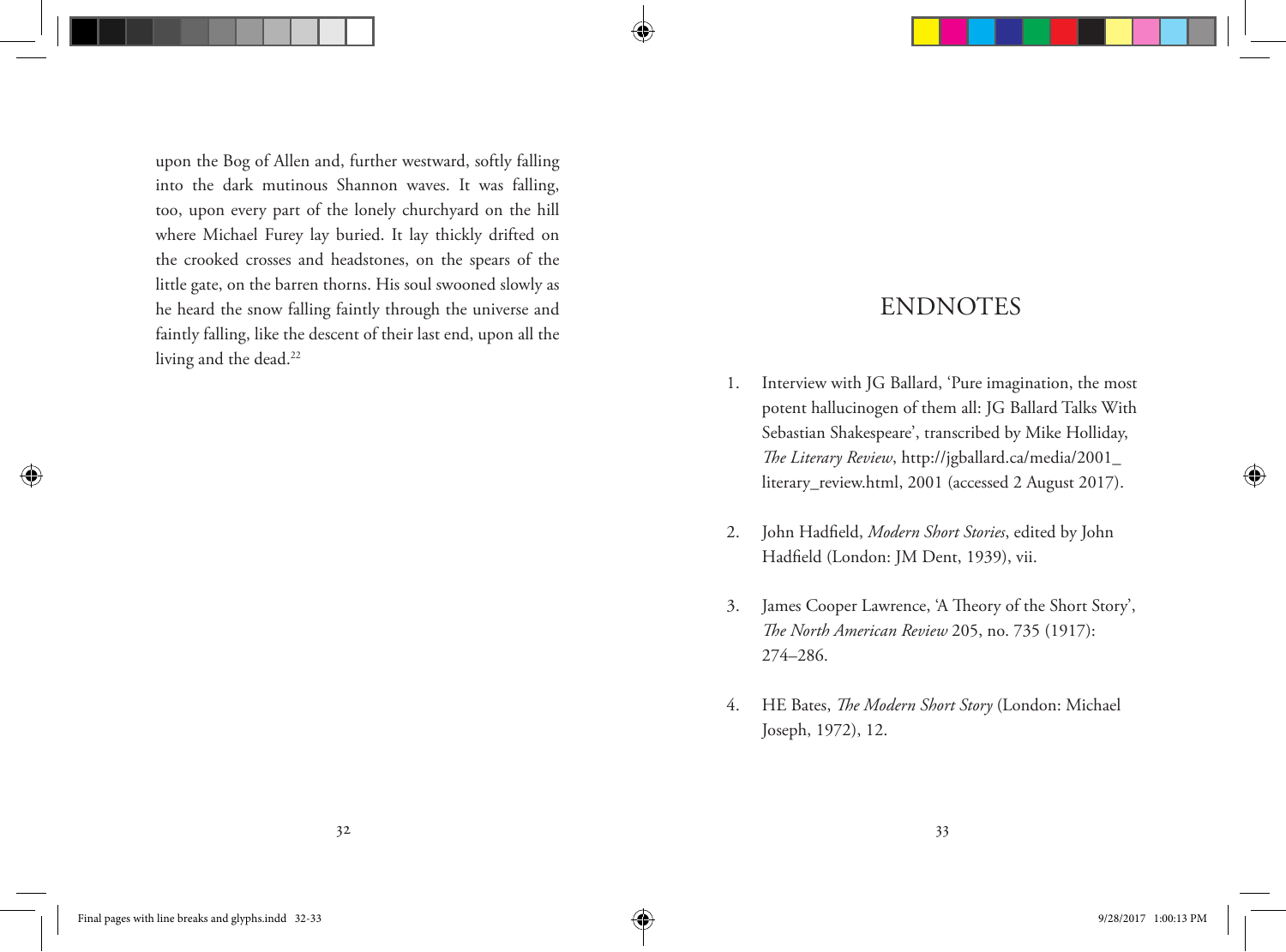- 5. Chris Power, 'Survival of the smallest: the contested history of the English short story' in *The New Statesman*, 27 June 2017, http://www.newstatesman.com/culture/ books/2017/06/survival-smallest-contested-historyenglish-short-story (accessed 16 August 2017).
- 6. Frank O'Connor, *The Lonely Voice* (London: Macmillan, 1963), 20.
- 7. Alistair MacLeod, *Island: Collected Stories* (London: Jonathan Cape, 2001), xiii–xiv.
- 8. HE Bates, *HE Bates,* edited by Alan Cattell (London: Harrap, 1975), 113.
- 9. John Cheever, *The Journals of John Cheever* (New York: Alfred A Knopf, 1991), vii.
- 10. John Cheever, ibid, 206–207.
- 11. William Trevor, *Cheating at Canasta* (New York: Viking, 2007), 65.
- 12. William Grimes, 'William Trevor, Writer Who Evoked the Struggles of Ordinary Life, Is Dead at 88' in

*The New York Times*, 21 November 2016, https://www. nytimes.com/2016/11/21/books/william-trevor-dead. html (accessed 16 August, 2017).

- 13. William Trevor, *William Trevor: The Collected Stories* (New York: Penguin, 1993), 46.
- 14. Alice Munro, *Dear Life* (London: Chatto & Windus, 2012), 67.
- 15. Katherine Mansfield, *The Best of Katherine Mansfield's Short Stories* (Auckland: Vintage, 1998), 171.
- 16. Frank Sargeson, letter to Owen Marshall, 1981.
- 17. Frank Sargeson, letter to Owen Marshall, circa 1981.
- 18. Frank Sargeson, *The Stories Of Frank Sargeson* (Auckland: Penguin, 1982), 136.
- 19. Quoted in Michael King, *Wrestling with the Angel: A Life of Janet Frame* (Auckland: Viking, 2000), 40.
- 20. Janet Frame, *Six by Six*, edited by Bill Manhire (Wellington: Victoria University Press, 1991), 266.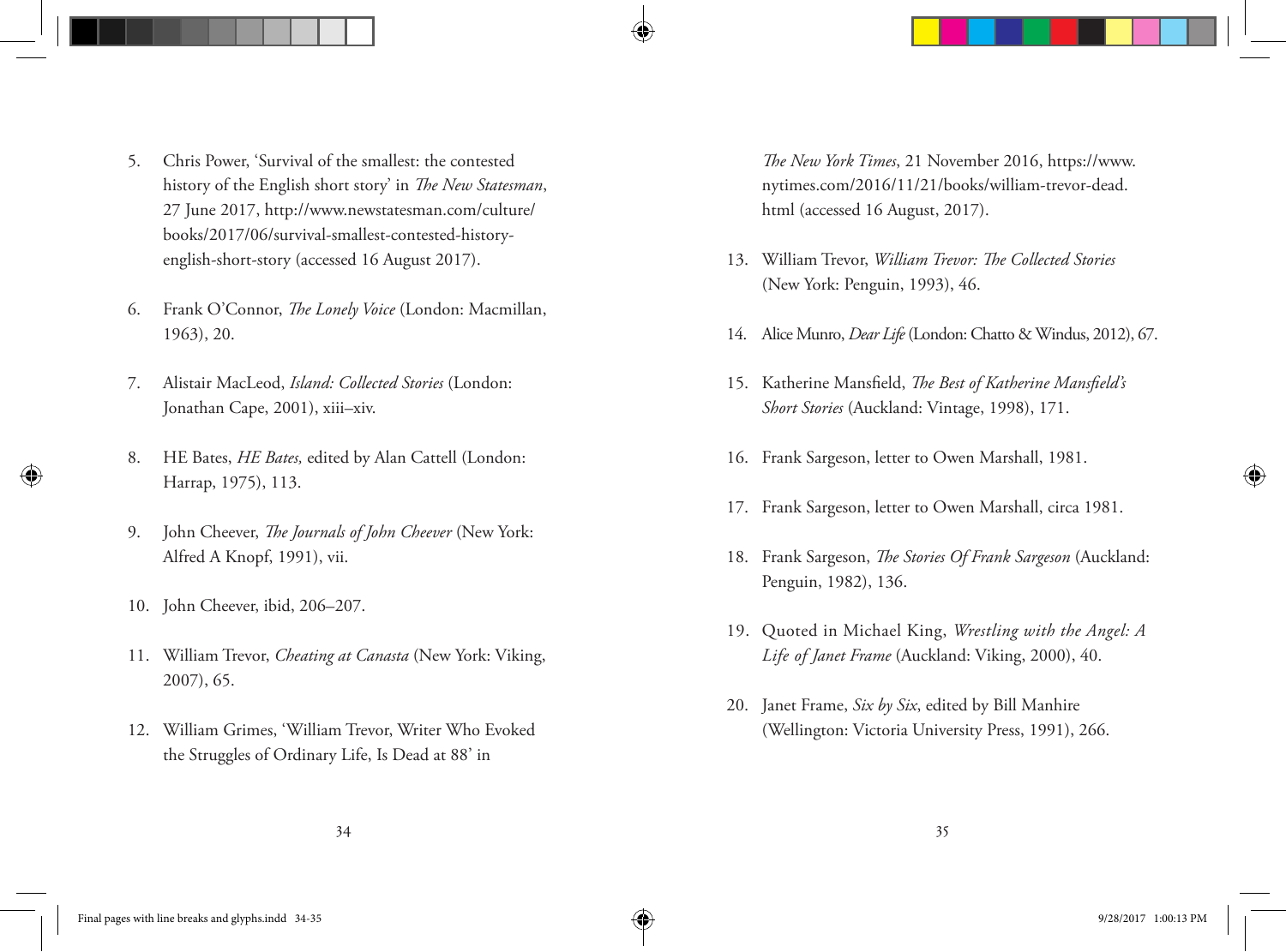- 21. WH Auden, *Epistle to a Godson & Other Poems* (London: Faber & Faber, 1972), 32.
- 22. James Joyce, *The Essential James Joyce* (London: Jonathan Cape, 1950), 174.

### ACKNOWLEDGEMENTS

The New Zealand Book Council would like to express our warmest gratitude to The Wellington Club for being the venue sponsor for the 2017 New Zealand Book Council Lecture. We would also like to extend our thanks to RNZ for being our broadcast partner.

Thanks go to the students of the Whitireia publishing programme for their work in producing the lecture in print form: Erin Donohue, Gemma Billingham, Thomas Sutherland and Beth Marriott.

⊕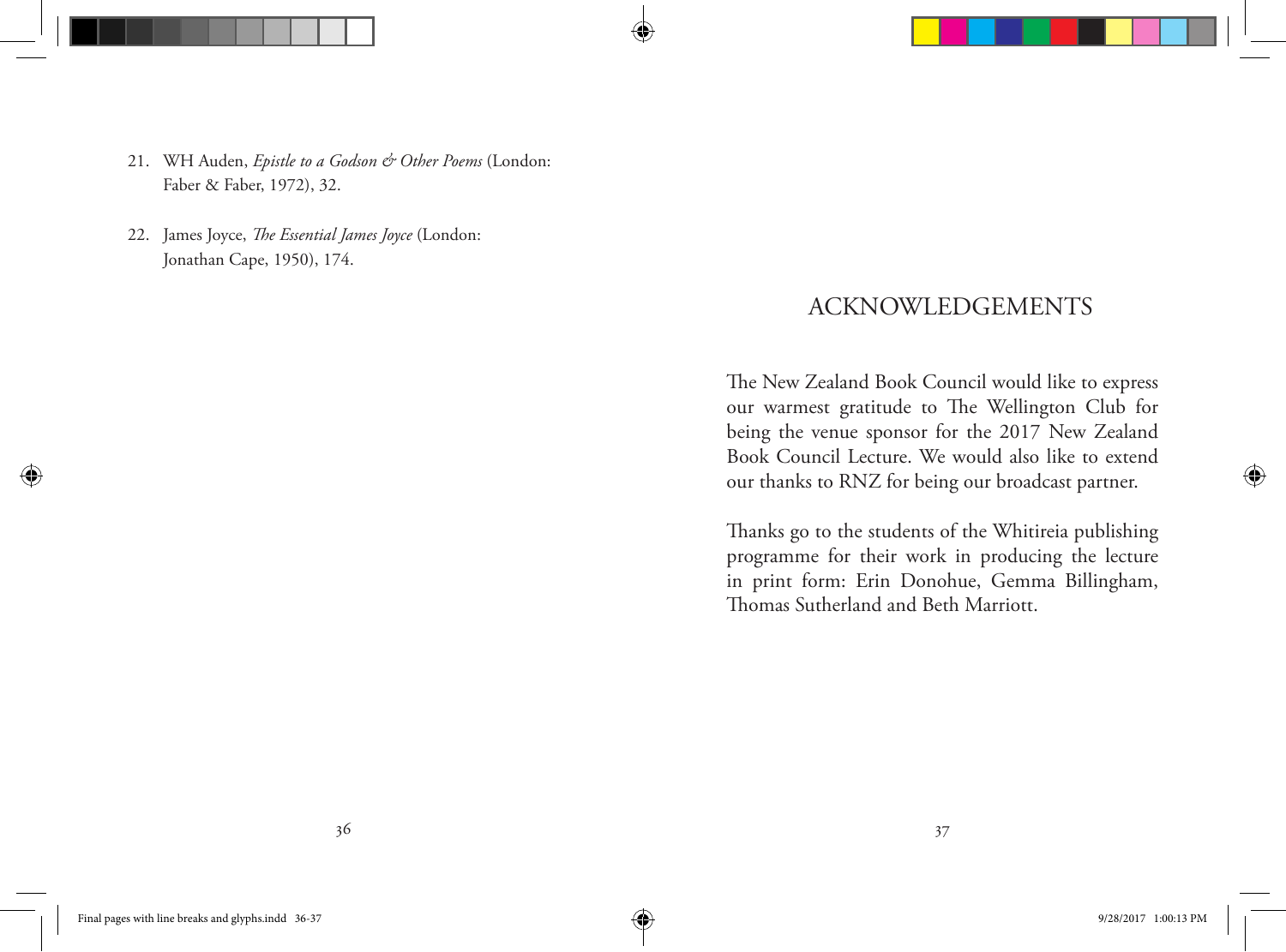### BIOGRAPHY

Owen Marshall is a celebrated novelist and short fiction writer. He worked as a teacher for many years before retiring to write full-time. He has often been labelled one of New Zealand's finest writers and has received numerous honours, awards and fellowships for his work. Marshall graduated with an MA (Hons) from the University of Canterbury, which in 2002 awarded him the honorary degree of Doctor of Letters, and in 2005 appointed him an adjunct professor. In 2000, he became an Officer of the New Zealand Order of Merit (ONZM) for services to literature and in 2012 became a Companion of the New Zealand Order of Merit (CNZM). In 2013, Marshall was awarded the Prime Minister's Award for Literary Achievement.

⊕